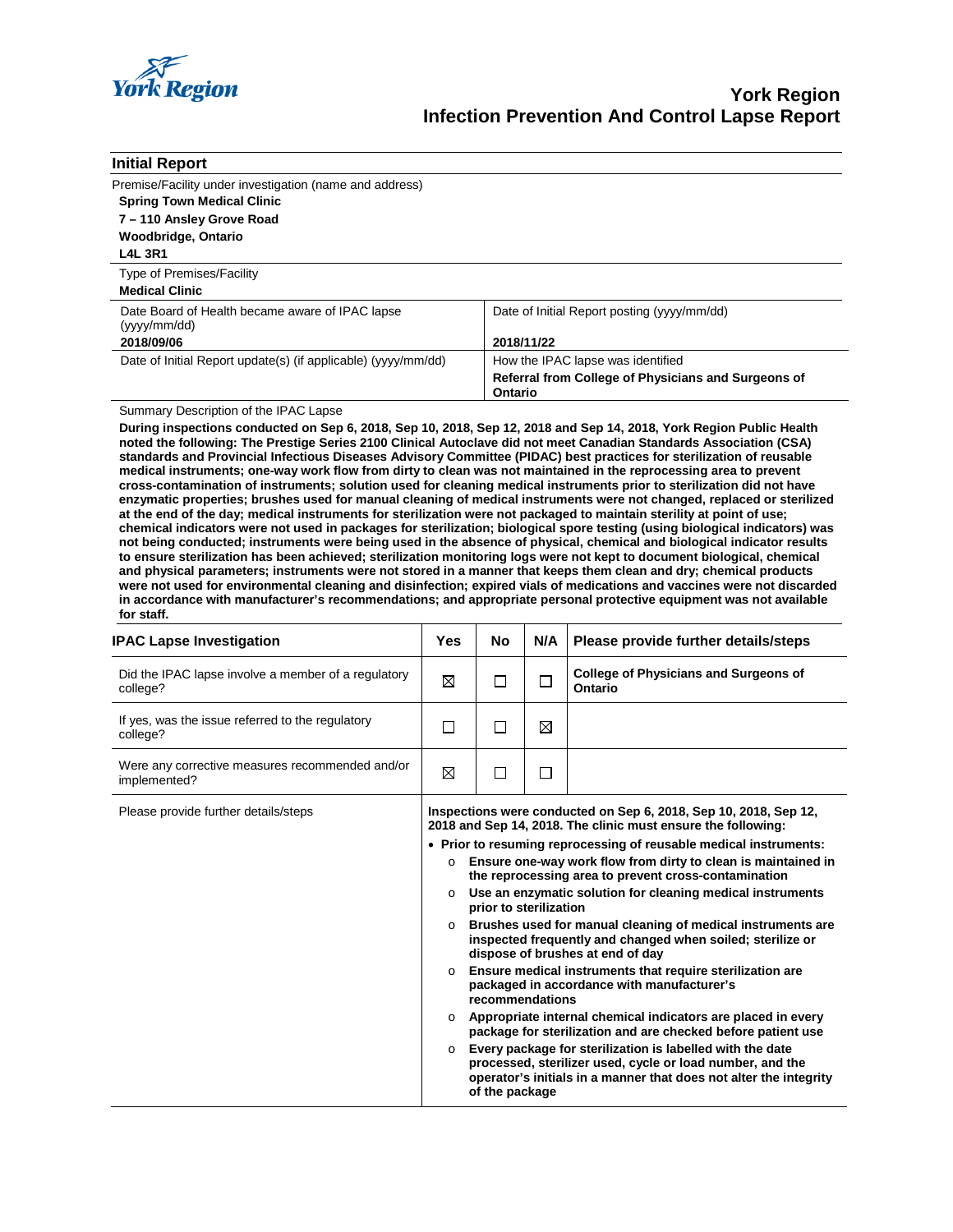

# **York Region Infection Prevention And Control Lapse Report**

| <b>IPAC Lapse Investigation</b> | <b>Yes</b> | No                       | N/A | Please provide further details/steps                                                                                                                                                                                                                                                                         |
|---------------------------------|------------|--------------------------|-----|--------------------------------------------------------------------------------------------------------------------------------------------------------------------------------------------------------------------------------------------------------------------------------------------------------------|
|                                 | $\circ$    | Autoclave" sterilizer    |     | Discontinue the use of the "Prestige Series 2100 Clinical                                                                                                                                                                                                                                                    |
|                                 |            |                          |     | $\circ$ Use a sterilizer that is licensed for sale by Health Canada and<br>meets CSA standards and PIDAC best practices is used for<br>sterilization of reusable medical instrument                                                                                                                          |
|                                 | $\Omega$   |                          |     | Conduct and provide three consecutive negative spore tests<br>(using biological indicators) to York Region Public Health<br>prior to using a new sterilizer, or after repairs to an existing<br>sterilizer, for reprocessing of medical instruments                                                          |
|                                 | $\circ$    |                          |     | Ensure records are monitored and kept on-site to document<br>that biological indicator, chemical indicators and physical<br>parameters (time, temperature and pressure) have been met<br>for every sterilization cycle                                                                                       |
|                                 | $\circ$    |                          |     | Sterilized loads are released for use as per best practices<br>outlined in the Public Health Ontario's Best Practices for<br><b>Cleaning, Disinfection and Sterilization of Medical</b><br>Equipment/Devices in All Health Care Settings (May 2013)                                                          |
|                                 | $\Omega$   | keeps them clean and dry |     | Packaged, sterilized instruments are stored in a manner that<br>prevents contamination, maintains package integrity and                                                                                                                                                                                      |
|                                 |            |                          |     | $\circ$ Alternatively, the operator can use sterile, single-use medical<br>instruments and discard after use                                                                                                                                                                                                 |
|                                 |            |                          |     | • Vials of medications and vaccines are used and discarded in<br>accordance with manufacturer's recommendations                                                                                                                                                                                              |
|                                 |            |                          |     | • Chemical products are used for environmental cleaning and<br>disinfection, have a drug identification number from Health<br>Canada, are prepared and used in accordance with manufacturer's<br>instructions, are labelled with expiry date and are used in a manner<br>that reduces risks of contamination |
|                                 |            |                          |     | • Surfaces/items that come into direct contact with the patient's<br>body fluids are cleaned and disinfected between patients                                                                                                                                                                                |
|                                 |            |                          |     | • Appropriate personal protective equipment, including gowns, mask<br>and eye protection are available for staff                                                                                                                                                                                             |

Date any order(s) or directive(s) were issued to the owner/operator (if applicable) (yyyy/mm/dd) **2018/09/28**

#### **Initial Report Comments and Contact Information**

Any additional Comments: (Please do not include any personal information or personal health information)

**Inspection reports were provided to the clinic on Sep 6, 2018 and Sep 12, 2018 outlining corrective measures to be implemented. The operator was educated on site during the inspections and instructed to use proper infection prevention and control practices. A follow-up written Order under the Health Protection and Promotion Act was issued on Sep 28, 2018. A re-inspection will be conducted to ensure corrective measures have been implemented.**

| If you have any further questions, please contact |                           |
|---------------------------------------------------|---------------------------|
| <b>Health Connection</b>                          |                           |
| Telephone Number                                  | Email Address             |
| 1-800-361-5653                                    | Health.inspectors@york.ca |

### **Final Report**

Date of Final Report posting (yyyy/mm/dd) **2018/11/22**

Date any order(s) or directive(s) were issued to the owner/operator (if applicable) (yyyy/mm/dd)

Brief description of corrective measures taken

**Re-inspections were conducted on Sep 28, 2018 and Oct 5, 2018 where it was noted by York Region Public Health that all corrective measures have been put into place. Operator discontinued sterilization practices and the use of reusable medical instruments and is using sterile, pre-packaged single-use medical instruments that are discarded after use, which were available on-site.**